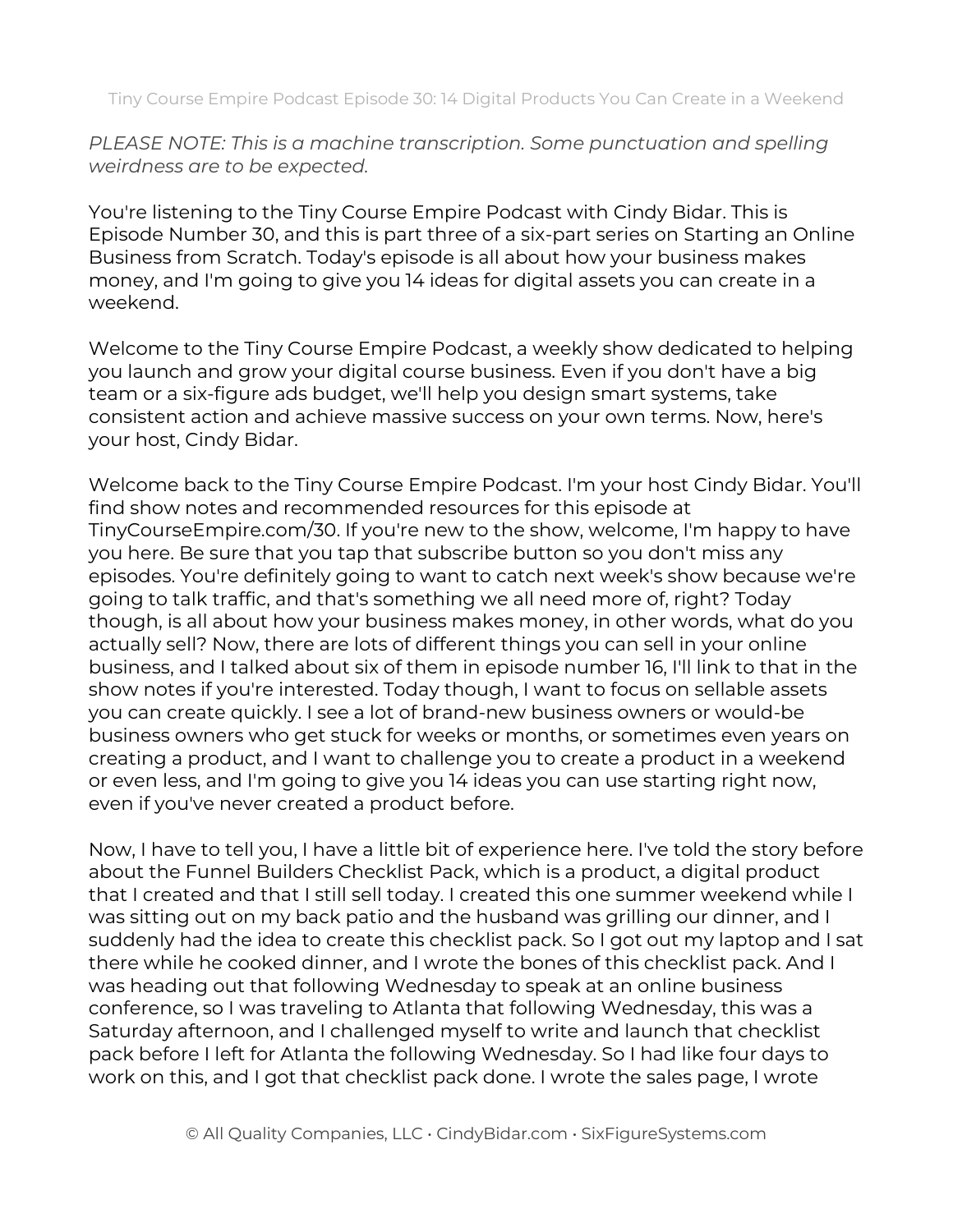emails to send to my list, and I did all of that in less than four days. I had it all ready to go before I walked out the door to head to the airport on Wednesday morning, and by the time I came home from that conference the following and Sunday afternoon, I believe, or maybe it was the following Monday, we had sold several hundred copies of that checklist pack and made several thousand dollars.

Today, my husband jokes that every time we cook out, he wants me to bring my laptop because that one time we created a product that sold so well. So I'm telling you this story so that you can understand that it doesn't have to take weeks or months or years to create a digital product. It can be something that you do very, very quickly and that can have big returns for you, it can have a really big impact on your business. And when you have those little wins right in the beginning, it helps to build up your momentum. So that's what I want to encourage you to do with this episode, I want to encourage you to create those quick wins at the beginning so that you can build up your momentum and get your business rolling. So let's talk about those products that you can create in as little as a weekend or sometimes even in just an afternoon, it doesn't even have to take a whole weekend. So I've got 14 ideas for you.

Idea Number One is templates. You see templates everywhere. You've probably bought templates. I'm talking about things like Canva, templates for eBooks. Maybe you create a nice-looking eBook template or a slide template for Canva and sell it. You'll see these for sale, I've purchased these on places like Creative Market, or you can buy them from individual websites, I have purchased them everywhere. So Canva templates are a hot seller if you've got even a little bit of design skills. PowerPoint or Keynote templates, same kind of idea, are really hot sellers in the online business world. If you know your way around PowerPoint and have a little bit of design skills, that might be an option for you. Microsoft Word templates, think about things like resume templates or e-book templates or things like that, that you can create quickly and sell the docx file of, so that people can then take your creative design and put their own words into it and use that to publish their own e-books or their own resume, or whatever it is they're working on. Photoshop brushes are another kind of template that people can sell presets for photographers. So if you're a photographer and you do your own editing and you've got some light room presets that you use, for example, or even some Photoshop presets that you use, or some Photoshop actions that you use to edit your photos, those can be packaged up and sold and often are.

Email templates is another one, I have several email templates that I sell, one of my best sellers is called Conjure Clients Out of Thin Air, and again, this was a product that I created very, very quickly. I actually created it from emails that I was already using in my own business, all I did was strip out the details about my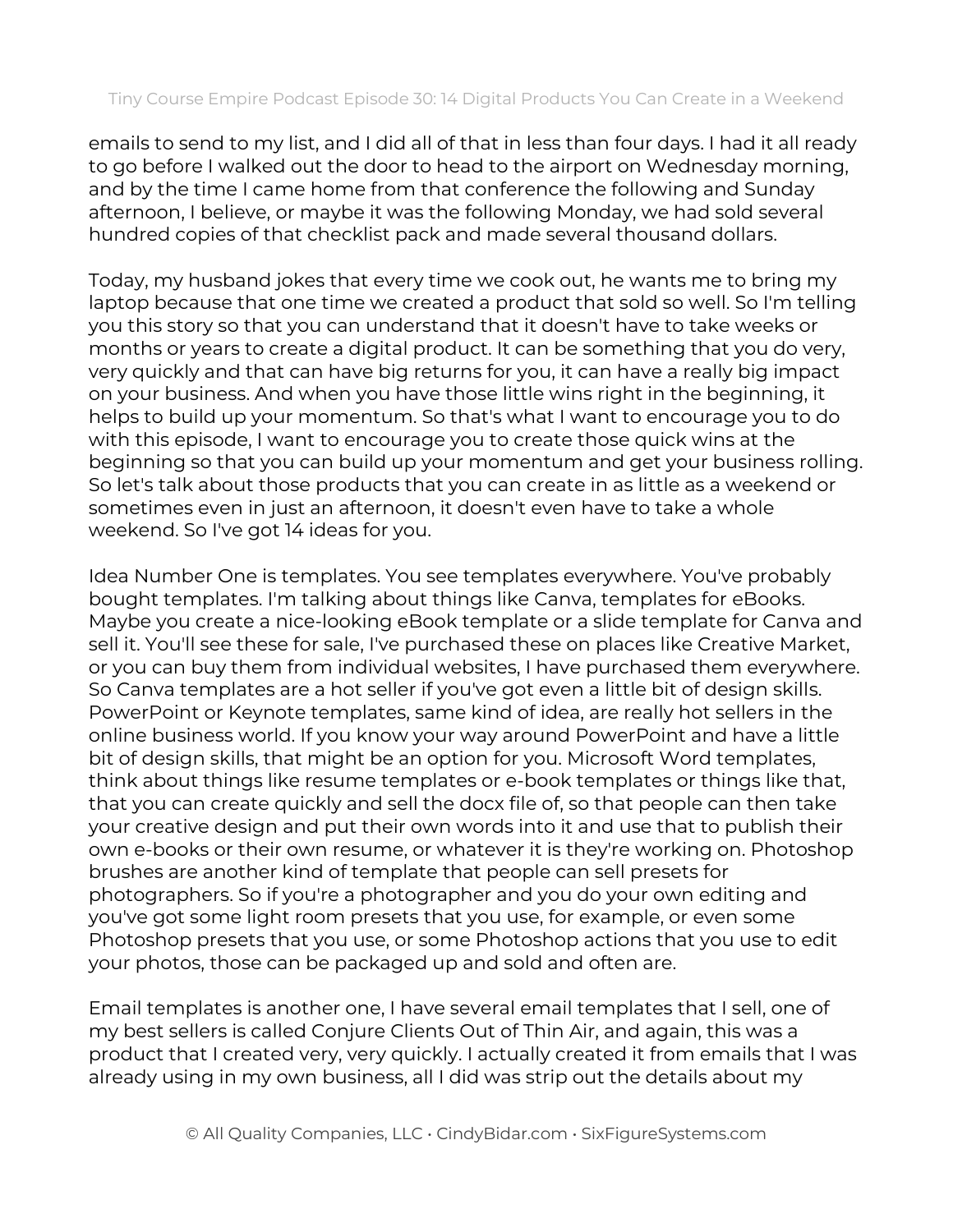business and left blanks where people who buy them can fill in their own details. And that remains one of my better selling products today, and it was created very, very quickly. Content templates are another option. So for this, I'm thinking of things like Karon Thackston's blog post shortcuts that she sells, which is basically a blog post template that you can take and plug in your own details, Jeff Herring sells something similar that he calls his genius templates. So any kind of content template that you can provide to people that will make it easier for them to write blog posts or emails, or create videos or record Podcasts, even, whatever you can do to help them do their work faster or easier, that might qualify as a content template that you can create really quickly. So that's idea number one, templates.

Idea number two is a mini course. This is just a tiny little course, maybe even tinier than a tiny course that I talk about. And it can be about anything that you know, anything that you know how to do, that you can teach somebody else. How to knit a sock, or how to teach your dog to come when he's called, or how to set a board press on your server, or how to troubleshoot something, or how to change the filter in your furnace, or how to set up Audacity to record a podcast. There's just a thousand ideas out there of things that you can create a mini course around, and I guarantee if you think about it, you know something that you can teach in a minicourse. What often happens is we think that because we know something, because we know something so well that everybody else must know it, too, right? Everybody must have this information. I have this information, so certainly everyone else has this information and it's just not true. You know things that people will pay you to learn, and a mini course can be really quick to create, and it can really help people achieve a goal or solve a problem that they're having. So that's idea number two is to create a Mini Course.

Idea number three is to create a workshop. Now, this is similar to a mini-course, except it's going to happen live. So you might do this over Zoom or you might do it on a Facebook Live, in a Facebook group or on your Facebook page. But basically, you're going to walk people through the steps to solve a problem that they're having. Or to achieve a goal that they want to achieve. And you're going to do it live on camera. That's idea number three.

Idea number four is to host a challenge, we see these all the time. Three-day challenge, five-day challenge, 30-day challenge. You can have a challenge for giving up sugar for a month, or you can have a challenge to read every day for a week, or you can have a challenge to journal every day for a year, there's just all kinds of challenges that you can create. It's very similar to a workshop, except it's going to take place over several days, whether that's three days or five days, or a week or a month or whatever length of time you choose. And the other difference between a workshop and a challenge is there is that element of gamification,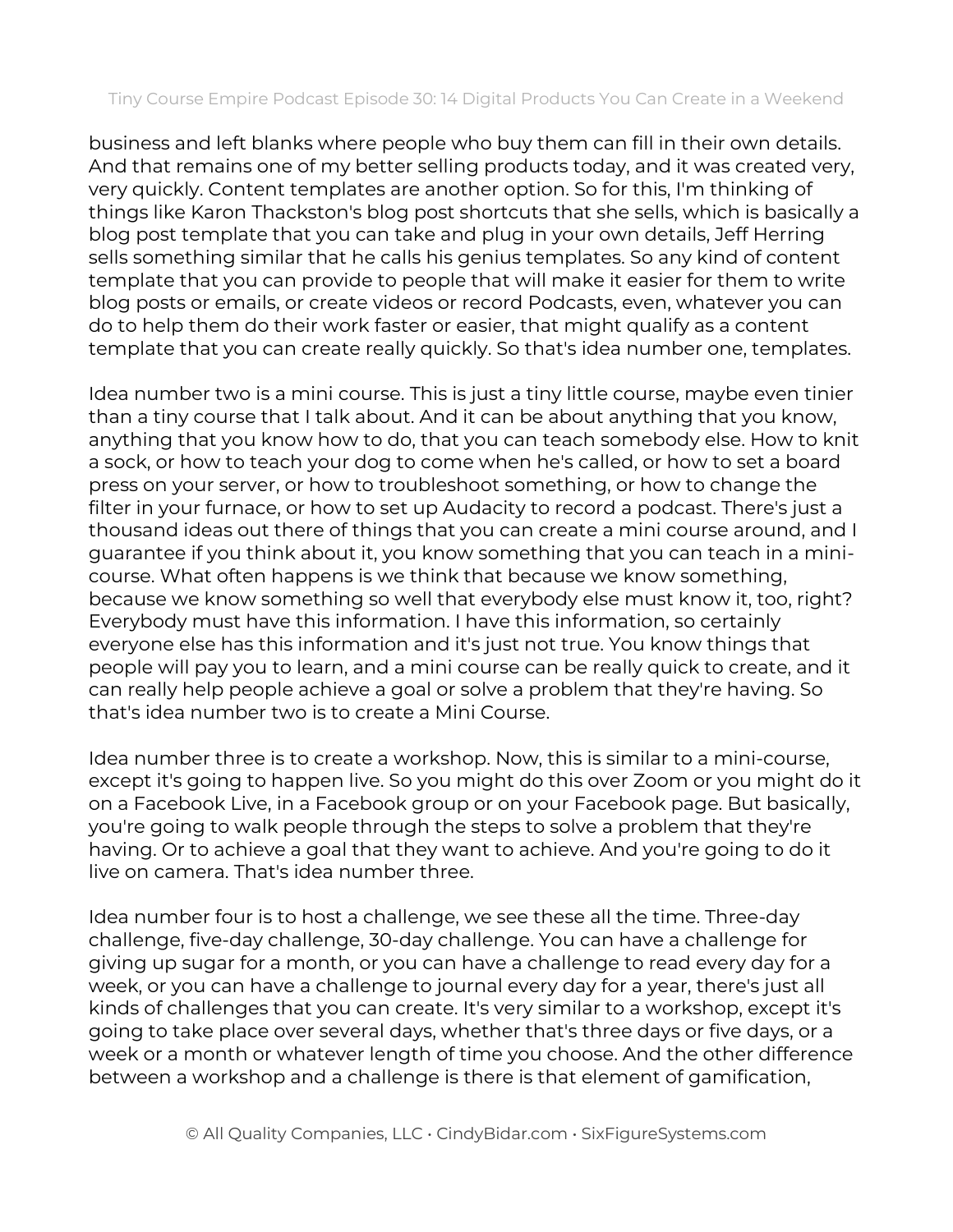there's that extra support, there's that community that's all working towards a common goal. So that's what can make a challenge a really fun way to create a digital product to sell. Now, the advantage of both workshops and challenges is you can actually sell them before you create them. So if you find yourself struggling to actually get things done and get them up for sale, then maybe a challenge or a workshop is for you because you can put it up for sale first, and then create it after it's sold, another option.

Option number five is a checklist pack. Now, I already told you about the funnel builders checklist pack that I created while I was sitting on my patio watching my husband cooked dinner, but I've created several other checklist packs as well, and they've all been quick to create and equally easy to sell. If you have a process to follow to achieve a specific goal, then a checklist product is one you're definitely going to want to explore.

Idea number six is to write a small e-Book, it doesn't have to be 100 pages, I know I said e-book and I could practically hear you guys go, Oh, oh wait, that sounds like a lot of work, but it doesn't have to be.

I wrote an eBook called win back your audience that actually didn't start out being an eBook, it started out to be a course and ended up being an e-book. But I wrote this in a single weekend. It's about 15000 words. So it is totally doable, I'm not a particularly fast writer, but I did manage to get out about 15000 words over the course of a weekend, and I have sold this e-book over and over and over again. It's part of Six-Figure Systems if you want to check it out, and I'll put the link in the show notes as well. So an eBook is idea number six.

Now, if you're not quite up to a whole e-book, then how about a quick start guide? That's my idea number seven. The difference between an e-book and a quick start guide is a quick start guide is designed for beginners, it's designed to help somebody just really get started with the basics. So a quick start guide might be just five or seven or 10 pages maybe, and it's going to cover the very basics, it's going to get people past that starting point. So you're not diving deep into anything, it literally is just a quick start guide. That's idea number seven.

Idea number eight is one I'm particularly excited about digging into more in my own business, and that's no-code software. So when I say no-code software, what I'm talking about are things like Done for You, Excel or Google Sheets. So you've got an Excel template, a Microsoft Excel template, a spreadsheet or a Google Sheet. These can be things like maybe budgets or calculators, think a budget planning for a wedding or for a graduation party or for remodeling your home, or it can be trackers like a fitness tracker or a project planning tracker. All of these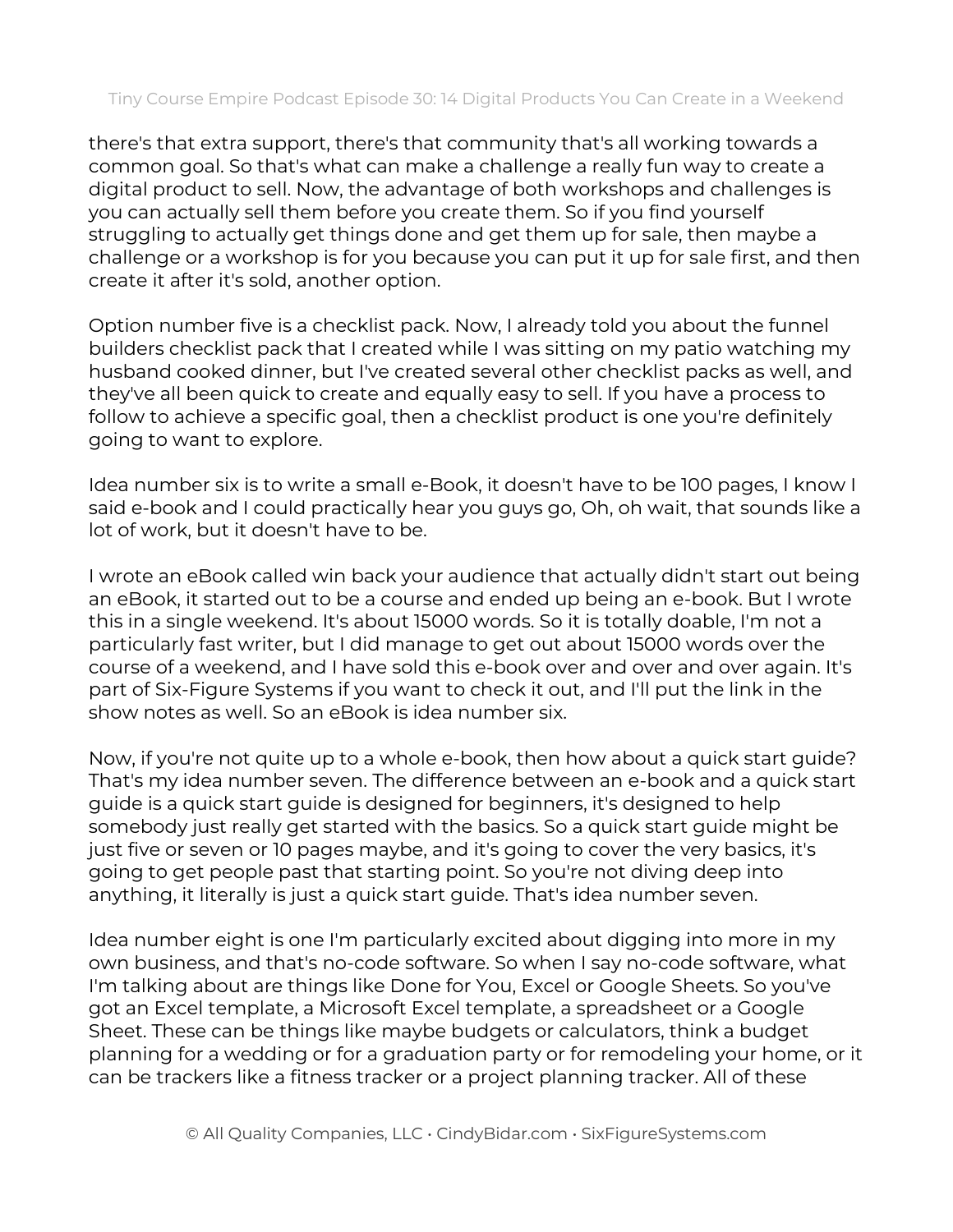things can be created from spreadsheets and sold, and people snap them up because nobody wants to create their own spreadsheet. But they're so useful. If you have a love for spreadsheets or for Microsoft Excel or Google Sheets or something like that, then this might be a good option for you. It's even a better option if you already have one that you've created that you use yourself. All you have to do make a copy, strip your data out of it and you can put it up for sale. Another option, if you want to take that just a step further, is something like notion or Airtable templates. These are really popular right now as well, so if you have a really in-depth Airtable template or a Notion template that you're using in your business or in your life somehow, like maybe it is a meal planning guide in Notion, or maybe it's an email tracker that you've created in Airtable.

Then that might be a good option for you as well. Another option from the business side is Trello or Asana templates, project templates set-up in Trello and Asana. I've actually sold Trello boards, I have an entire Trello board bundle that I sell, and I also create Trello boards as part of my courses inside Six-Figure Systems and they're always popular. People love them. So if you are using Trello for anything in your business or in your life, maybe it's travel planning, or maybe it's podcast episode planning, or maybe it's meal planning, if you're using it in that way, and it can be useful to other people, you can package that up and sell it as well, and you can get it done really, really quickly. So that's idea number eight, nocode software.

Idea number nine is printables. Printables are so hot right now, and there are literally hundreds of things you can create as Printable. You can create kids crafts or habit trackers, or journal pages, or planners, or workbooks, or labels and gift tags and greeting cards and coloring pages. Your imagination is limitless on this, and you can sell printable really easily on your own site, or you can sell them on sites like Etsy or Teachers Pay Teachers, there's lots of different places where you can put your printable up for sale. They're super easy to create if you have a little bit of creativity and super easy to sell. Very popular idea.

Idea Number 10 guided meditations. Now, I will admit, I had never thought of selling guided meditations, but I have a former coaching client who's doing really well with them. She sells them via a couple of different apps, but you could record them and sell them on your own website, you can sell them on apps, there's just lots of different places that you can get started with guided meditations. So if you are into meditating, if you have a decent microphone and a soothing voice, this might be an option for you. That's idea number 10, guided meditations.

Idea Number 11, original music for podcasts or video. I had a heck of a time finding the music I use in this podcast, it can be really expensive to buy royalty-free music.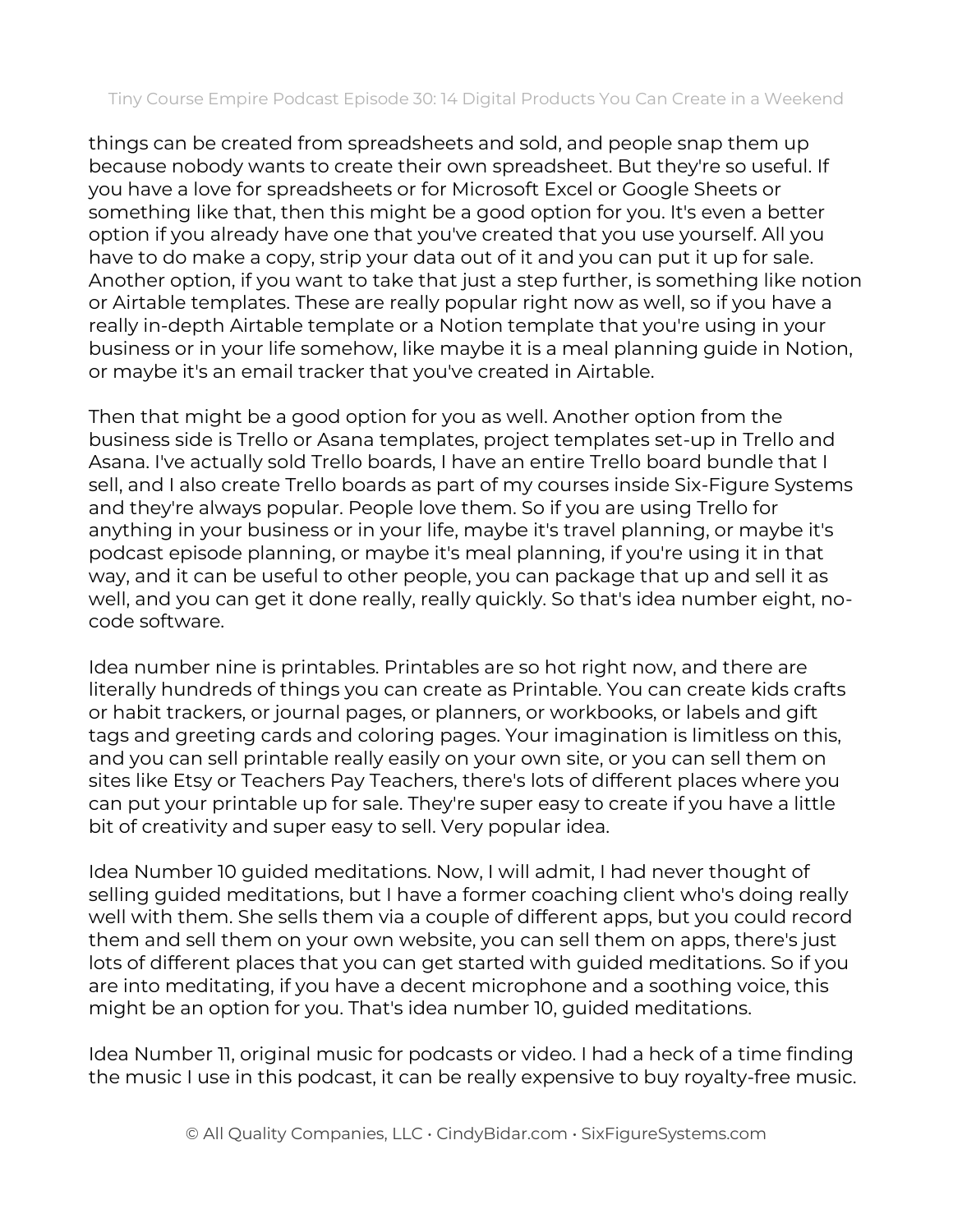And the sites that are out there, I kind of felt like I'd heard that music everywhere before. I didn't want to use something that everybody else was using. So if you are musical, if you play the piano or you play the guitar or whatever instrument you play, creating original music for podcasts or videos might be an option for you to quickly create a digital product that you can sell.

Idea number 12, similar for graphic designers, or photographers, you can create stock photography or graphics that you can package up and sell, there's lots of stock photography sites out there, but we tend to see kind of the same photos everywhere, right? So if you're a little bit creative with your photography and you have a little bit of a different eye, you could really find a unique niche. But even if you don't, even if you're taking photos of flowers or photos of pets or photos of buildings in the city, whatever it is, you can find an audience for those people who are publishing online, like I am. Bloggers, podcasters, product creators, coaches, anybody who has a presence online has a need for graphics and we snap them up, so if you are a photographer or your graphic designer, consider creating stock photography or graphics to sell, it could be very lucrative for you and very quick to create as well.

Another idea, if you are a WordPress designer, you can create WordPress themes or even entire websites to sell. I follow one person, her name is Christy Herron, I will link to her in the show notes, she creates Done for You websites and sells them. So she puts the content and she gets the domain name, she creates the theme, she puts the graphics in, all of that stuff. And then she packages them up for sale, so that's an option if you love working in WordPress, you can do this really pretty quickly and get some sites up for sale or get some themes up for sale on your website.

And finally, idea number 14 is done-for-you content, this is another really popular niche to get into. And that is the idea of selling content that is pre-written. So sometimes it's called PRL or done-for-you content or re-brandable content. If you are a writer or a creator of any kind, this might be an option for you as well.

So that's it, that's 14 ideas for digital products that you can create this weekend, like in just a couple of days. Don't overthink it, don't spend a ton of time, don't spend weeks or months or years working on that big digital course. Just get started. And again, there's all kinds of other things that you can do. You can be an affiliate marketer, you can be a content creator, you can be a coach. I talk about all of those other things in Episode 16, but if you're brand new and you're just starting a business, having some quick wins like you can get with these tiny digital products can really get your momentum going, and that's what I hope to inspire you to do with this list of 14 ideas for products you can create in a weekend.